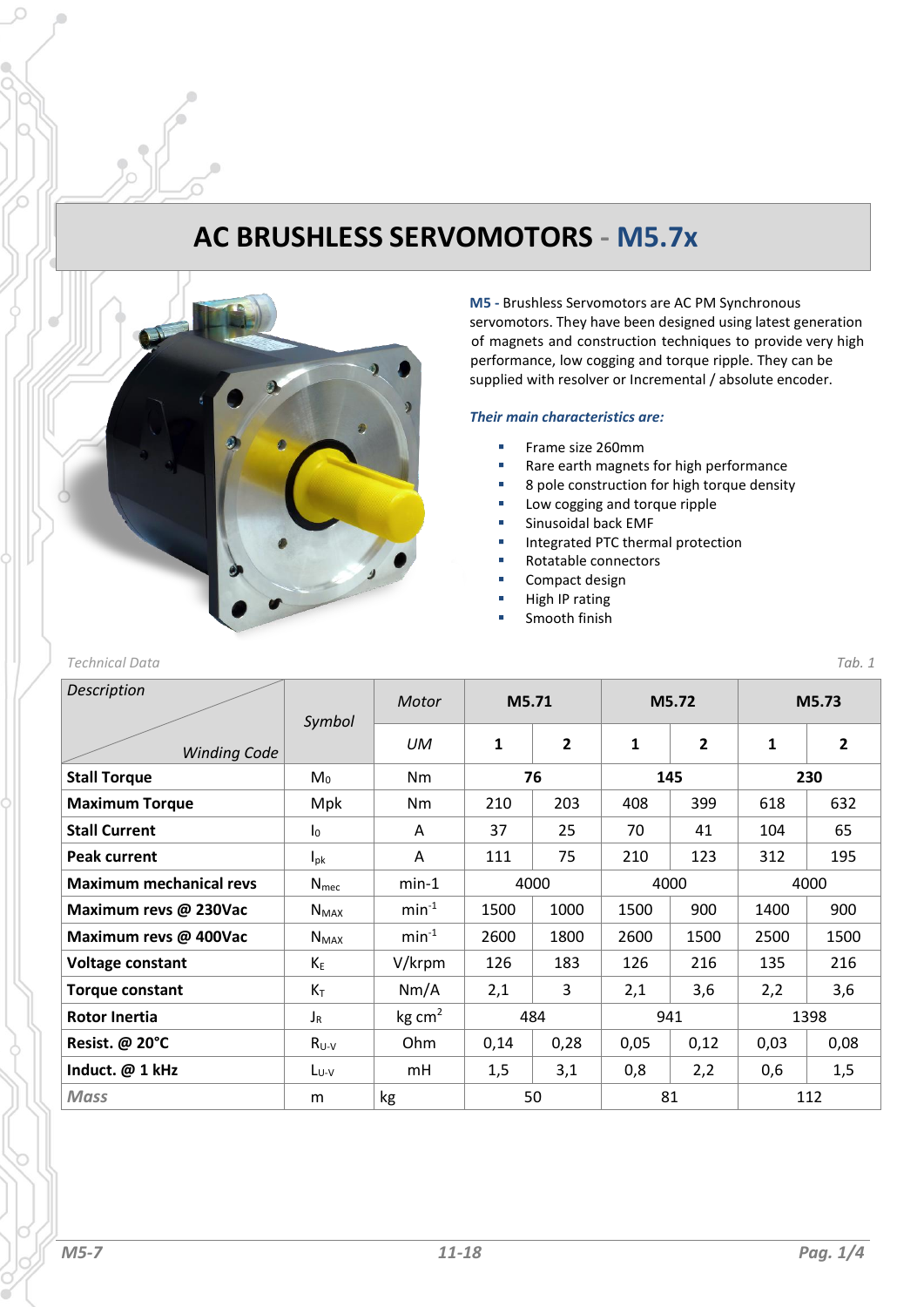

 $\circ$ 



| Dimensions in mm |                                                      |     | Tab. 2          |  |  |
|------------------|------------------------------------------------------|-----|-----------------|--|--|
| Feedback device  | EQI1130, TTL 2048i/g, Resolver, SEL52, SinCos, EKS36 |     |                 |  |  |
| Dimension        | LВ                                                   | L01 | LO <sub>3</sub> |  |  |
| M5.71            | 261                                                  | 214 |                 |  |  |
| M5.72            | 341                                                  | 294 | 47              |  |  |
| M5.73            | 421                                                  | 374 |                 |  |  |
| M5.71 Brake      | 314                                                  | 267 |                 |  |  |
| M5.72 Brake      | 394                                                  | 347 |                 |  |  |
| M5.73 Brake      | 474                                                  | 427 |                 |  |  |

### *Dimensions in mm Tab. 3*

| ______           |              |  |
|------------------|--------------|--|
| <b>Dimension</b> | <b>Shaft</b> |  |
|                  | 48k6         |  |
|                  | 82           |  |
| GL               | 70           |  |
| GA               | 51.5         |  |
|                  | 14           |  |
|                  | M16 x 25     |  |
|                  |              |  |

### *Values in this catalogue are true for the following conditions:*

- Max Temperature ambient 40° C
- Min temperature ambient 0 °C
- Max Altitude 1000 m (above sea level)
- Insulation class F (materials F & H)
- RMS values
- **■** Insulation system conforms to UL
- **■** IP65 enclosure protection with seal
- Motor Installation B5 V5
- Cooling IC0041
- Typical tolerance value ±10%
- Continuous ratings apply with a rise of ΔT=100K on the windings when fitted on an aluminium plate with dimensions 457 x 457 x 15 mm

Producer reserves the right to amend the specification of this product without prior notification.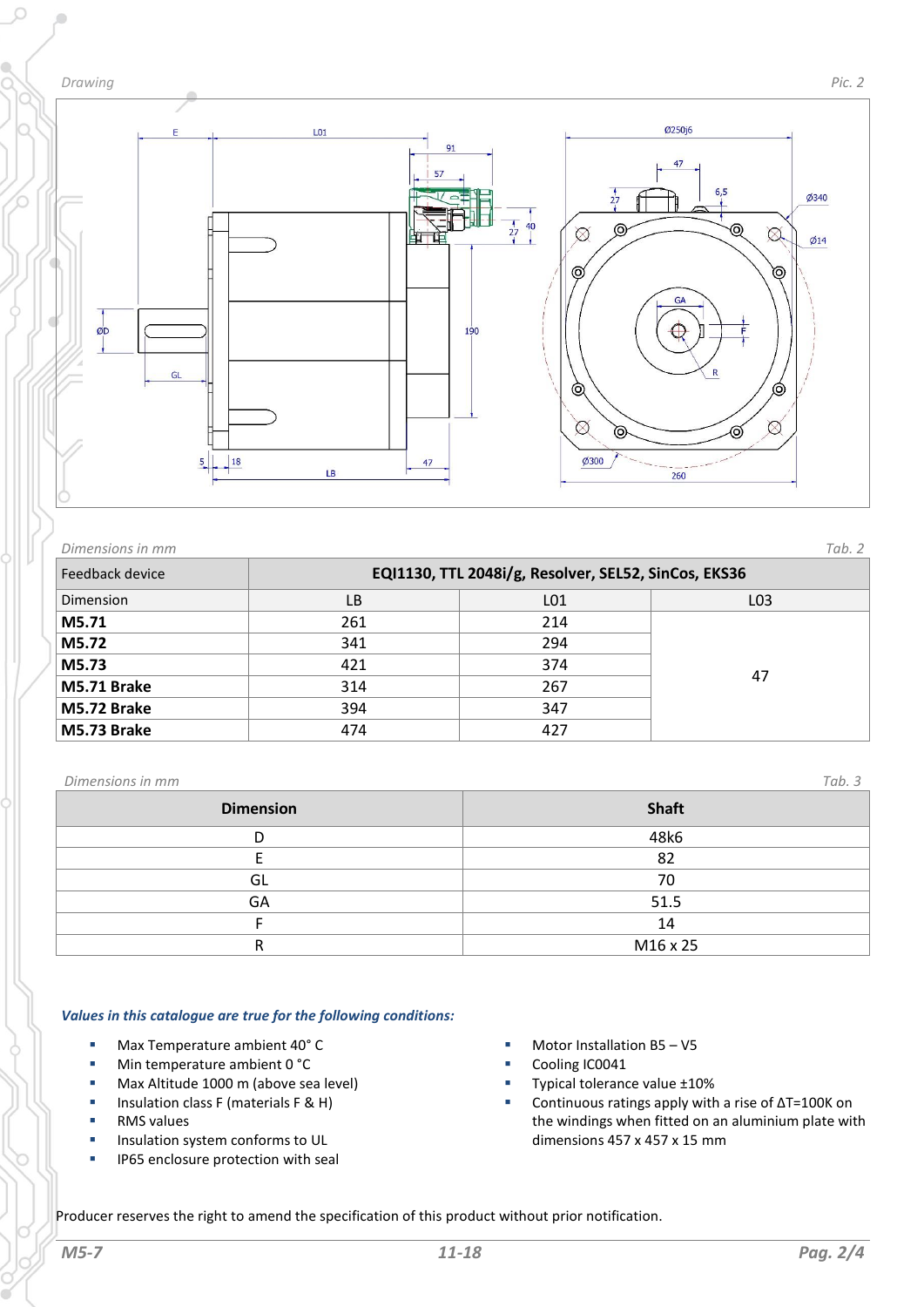